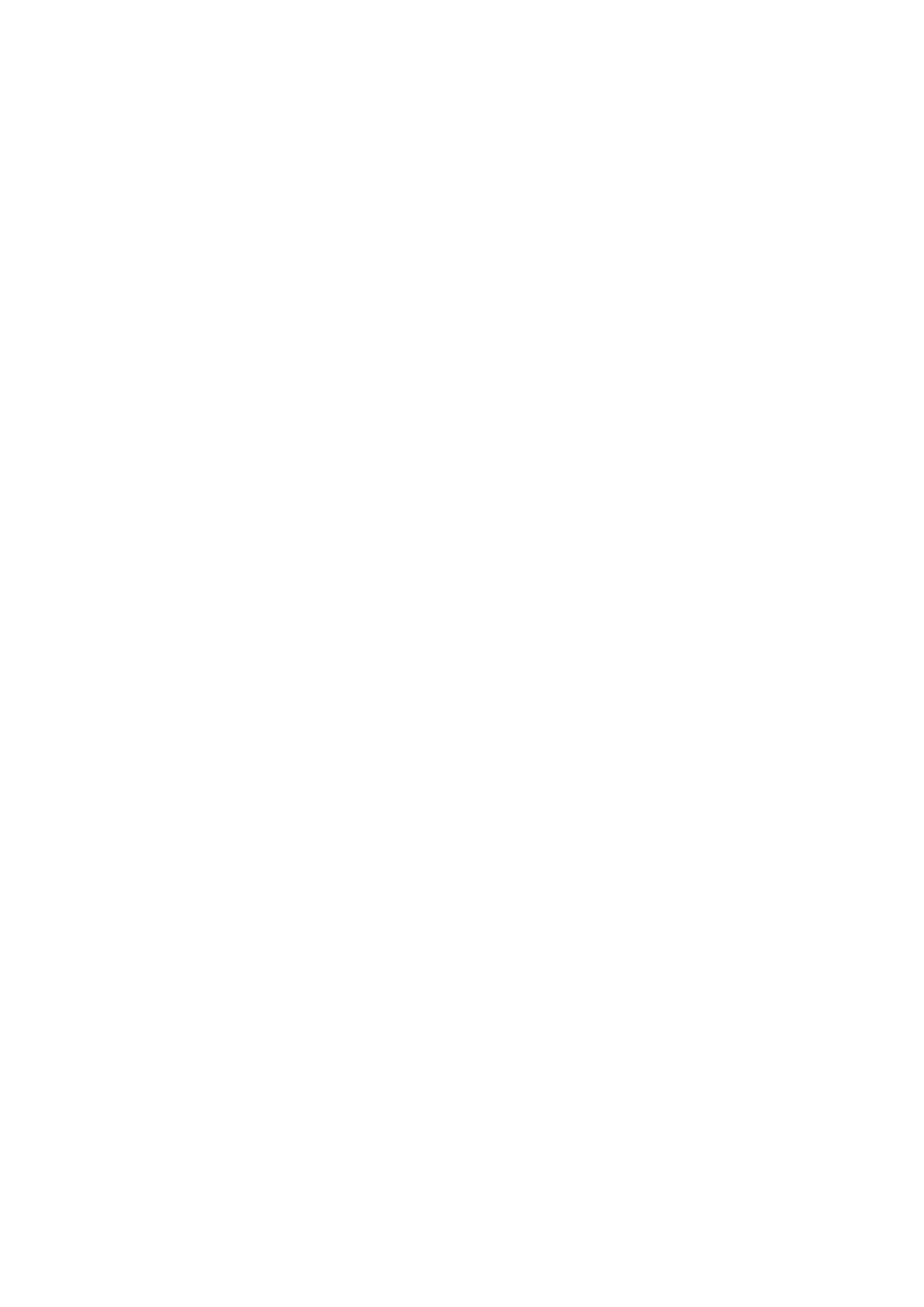

#### **Introduction**

Welcome to Q10 at Quartermile. Your new home is served by a communal heating system. Your heating system is robust, reliable and controllable. Just as if you had a gas boiler in your flat, you can control the amount of heating through the room thermostat and heating controls. Your hot water is provided on demand.

The communal heating system provides heating and hot water for every flat in the development and, as a result, there is no opportunity to change supplier or opt out of this service. You will be responsible for charges for your use of heating and hot water supplied to your property and it is a condition of your tenancy agreement that you pay for these services in full.



Insite Energy have been appointed by Hillcrest Housing Association to remotely read your heat meter, send out heating bills and collect payments.

If you have a problem with the supply of heating and hot water, you can contact Hillcrest Housing Association Repairs on 08000 324 888.

Heat tariffs reflect the cost of producing heat. You can find out more about how the heat tariffs are calculated and when they are updated in our "Understanding Your Heat Tariffs" guide.

Each month, you will be sent a bill covering your actual heating and hot water consumption and the charges for each unit of energy. We will read your heat meter remotely every month, so you will generally have an actual rather than an estimated bill.

If you have a query regarding your heating bill, are moving into or out of the property or any other issue related to paying for your heat, you can call us on our helpline on 0345 872 9601. Calls outside office hours will be logged and a staff member will call you back during office hours (9am to 5pm).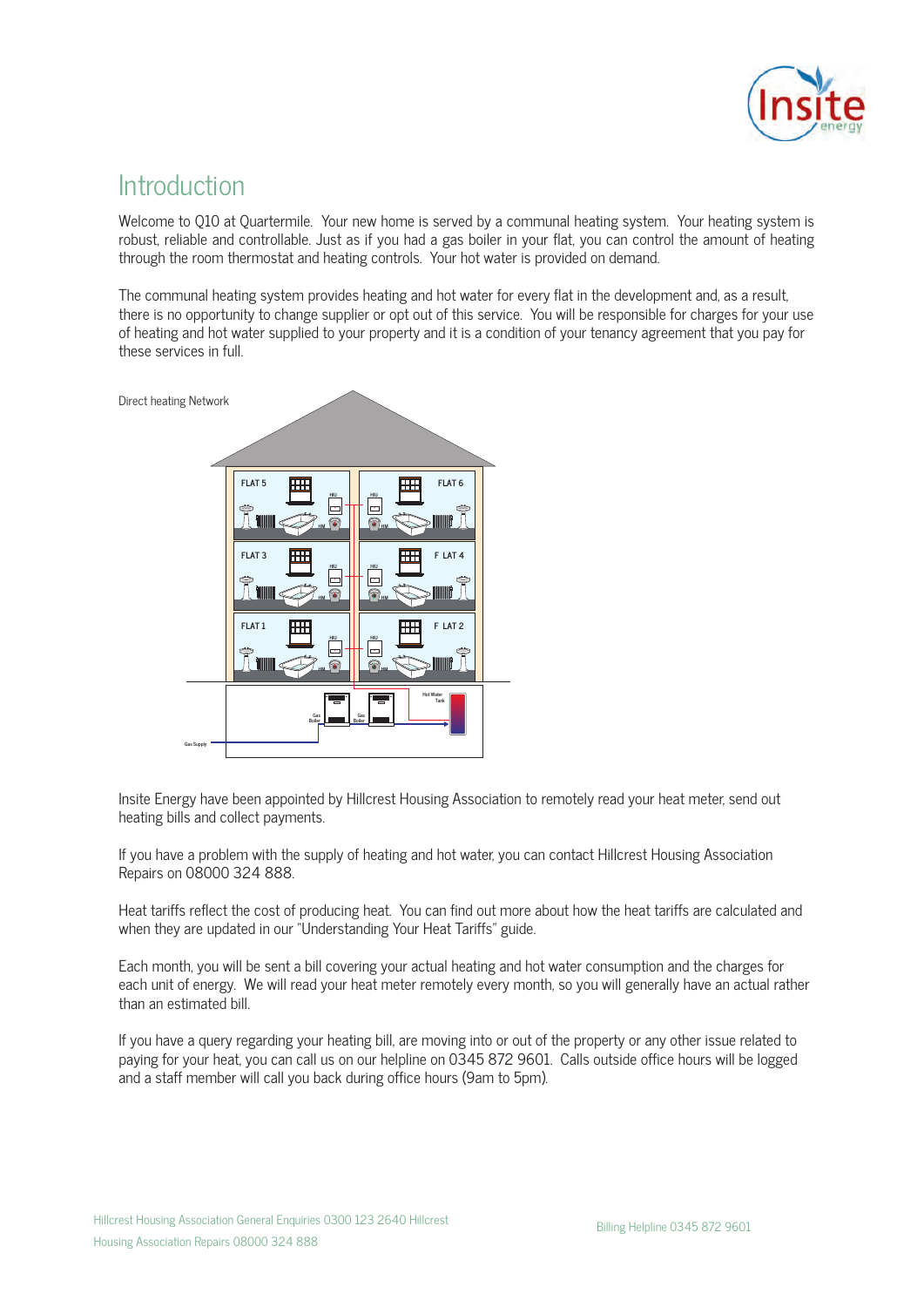

## Credit Metering

Understanding your heating and hot water bill

Each month, Insite Energy will send you a bill based on your actual consumption of heating and hot water. Each month we remotely read your heat meter, which measures the combined amount of heating and hot water used. We will use that meter reading to calculate an accurate bill.

Your bill contains useful information, which you will need to make payments .

|                                                                                                                                                                 | Barcode for Payzone and<br>Post Office Payments |            | <b>Customer Helpline:</b><br><b>Customer Number</b> | <b>Customer Account Number</b><br><b>Bill/ Invoice Number</b><br><b>Bill Period</b><br><b>Bill Date</b><br><b>Payment Due</b><br><b>VAT Number</b> | 0345 872 9601<br>123456<br>0018<br>30 Jan 13 - 14 Feb 13<br>20 February 13<br>06 March 13<br>991 3898 60 |                | <b>Contact Number</b>   |
|-----------------------------------------------------------------------------------------------------------------------------------------------------------------|-------------------------------------------------|------------|-----------------------------------------------------|----------------------------------------------------------------------------------------------------------------------------------------------------|----------------------------------------------------------------------------------------------------------|----------------|-------------------------|
| Mr A Sample<br>10 Stoney Street<br>London<br>SE1 9AD                                                                                                            |                                                 |            |                                                     |                                                                                                                                                    |                                                                                                          |                |                         |
| Dear Mr Sample,                                                                                                                                                 |                                                 |            |                                                     |                                                                                                                                                    |                                                                                                          |                | <b>Your Energy Bill</b> |
| Summary                                                                                                                                                         |                                                 |            |                                                     |                                                                                                                                                    |                                                                                                          |                |                         |
| Previous balance                                                                                                                                                |                                                 |            |                                                     |                                                                                                                                                    |                                                                                                          | $\overline{1}$ | 0,00                    |
| Payments received with thanks                                                                                                                                   |                                                 | See page 2 |                                                     |                                                                                                                                                    |                                                                                                          | £              | nil                     |
| <b>Outstanding balance</b>                                                                                                                                      |                                                 |            |                                                     |                                                                                                                                                    |                                                                                                          | $=$ $E$        | 0.00                    |
| <b>New Charges</b><br>Supply of Hot Water                                                                                                                       |                                                 | See page 2 |                                                     |                                                                                                                                                    |                                                                                                          | £              | 8.54                    |
|                                                                                                                                                                 |                                                 |            |                                                     | <b>TOTAL NOW DUE</b>                                                                                                                               |                                                                                                          | £              | 8.54                    |
|                                                                                                                                                                 |                                                 |            |                                                     |                                                                                                                                                    |                                                                                                          |                | <b>Payments</b>         |
| Payments                                                                                                                                                        |                                                 |            |                                                     |                                                                                                                                                    |                                                                                                          |                |                         |
| payment received -                                                                                                                                              |                                                 |            |                                                     |                                                                                                                                                    |                                                                                                          |                | £.<br>0.00              |
| TOTAL PAYMENT                                                                                                                                                   |                                                 |            |                                                     |                                                                                                                                                    |                                                                                                          |                | 0.00<br>£               |
| If you have chosen to pay by direct debit, please keep this bill for your reference only.<br>Your payment will automatically be taken on or just after 06/10/13 |                                                 |            |                                                     |                                                                                                                                                    |                                                                                                          |                |                         |
| If you would like to pay your bill at the Post Office or by using Payzone, take you bill                                                                        |                                                 |            |                                                     | down to your nearest Post Office or Payzone agent who takes 'bill payments'.                                                                       |                                                                                                          |                |                         |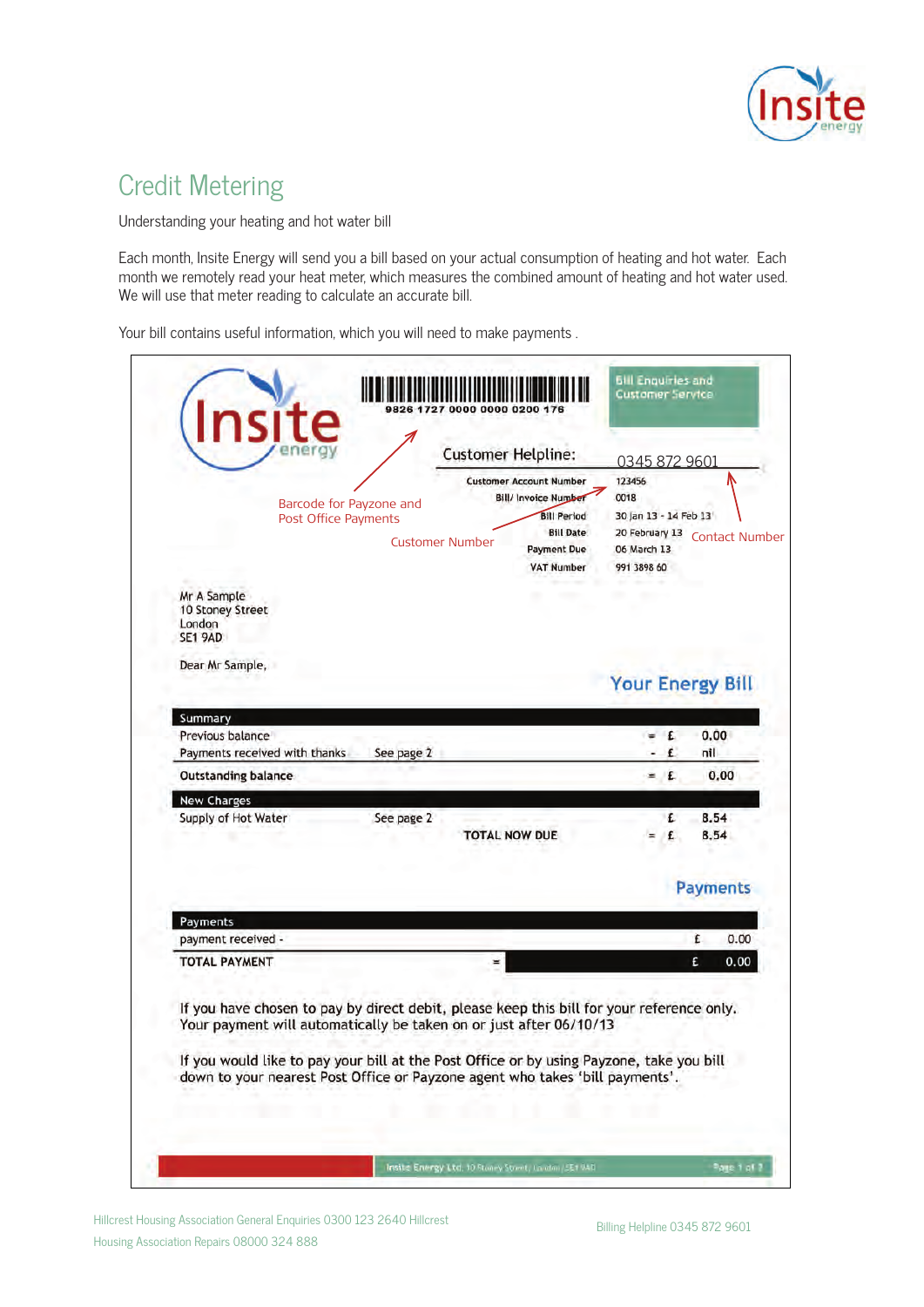

# Supply of Heating & Hot Water

How to pay for your heat

We take a variety of forms of payment for your heat. When you first move into the property we will discuss with you how you would like to pay for your heat.

The payment options are:

- 1. Paying by direct debit, where we will automatically take a payment each month, equal to the energy consumed on the site.
- 2. Pay each bill via the telephone. To make monthly telephone payments, call 0345 872 9601 during office hours (9am to 5pm) and our operators can take payment from debit and credit cards. They can also set up a direct debit for you.
- 3. Pay each bill via the internet. Log onto www.insite-energy.co.uk. When you have input your customer number, you will be linked to a secure website which will take payment via debit or credit cards.
- 4. Pay the bill in cash at any Payzone outlet which accepts bill payments. Take your bill to any shop displaying the Payzone sign and the shop keeper will take payment on your behalf. You will need the barcode printed on your bill.
- 5. Pay the bill in cash at any Post Office. Take your bill to any Post Office and the Post Office will take payment on your behalf. You will need the barcode printed on your bill.

You can change payment method at any time. Please call us on 0345 872 9601 to discuss changing your payment method.

It is important that you pay promptly each month. Failure to pay for your heat and hot water is breach of your tenancy and could result in legal action being taken against you by Hillcrest Housing Association or your heat and hot water supply being disconnected, If you are having difficulty paying please contact us immediately.

If you are having difficulty paying your bill, we promise to:

- Deal with you in a courteous and confidential manner;
- Suggest a repayment plan to deal with any arrears;
- Give you advice on how to lower your heat consumption.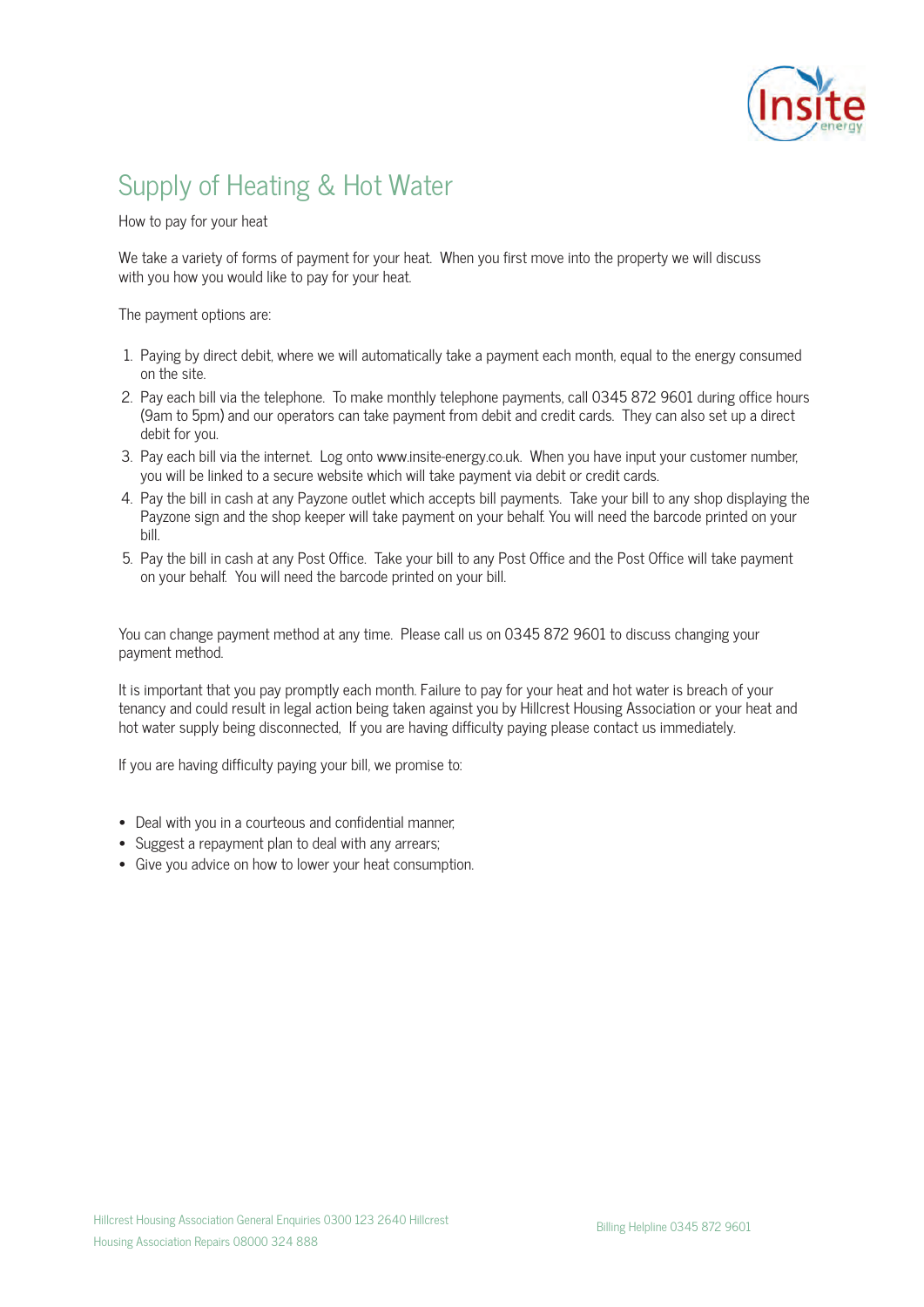

### What to do if you have a fault with your heating

If there is a problem with any aspect of your heating system please call Hillcrest Housing Association Repairs on 08000 324 888.

If your heating is not working:

- Check your heating controls are set properly so that your controls are allowing heat into the apartment.
- If your heating is still not working please call Hillcrest Housing Association Repairs on 08000 324 888.

Insite Energy is not responsible for:

- The maintenance of the heating system within the property. These are maintained by Hillcrest Housing Association.
- Your electricity or water supply to your property.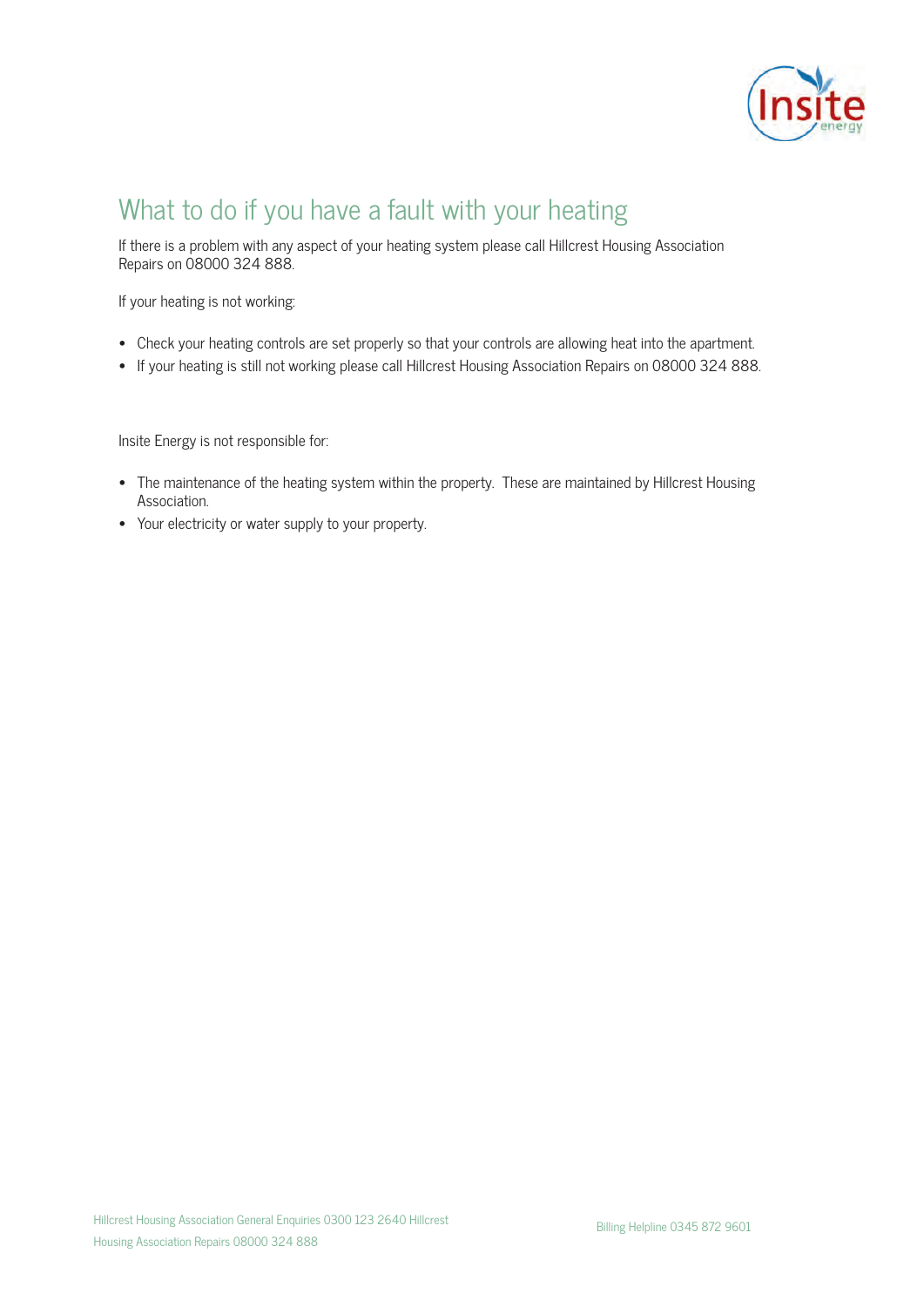

# What you can do to help us help you

There are a few things you can do to help avoid any problems:

- Please have your customer number to hand when you contact us, this can be found on the top of your bill.
- Please allow staff access to carry out maintenance works if it is required. Hillcrest Housing Association Repairs team will arrange this for a time that suits you.
- Let us know if you require an interpreter or assistance in your communications with us.
- Not wilfully damage any part of the heating system within your property or outside your property.
- Pay for the heat you consume and any associated standing charges.
- Contact Hillcrest Housing Association Repairs on 08000 324 888 as soon as possible if you think your meter or the heating unit is faulty.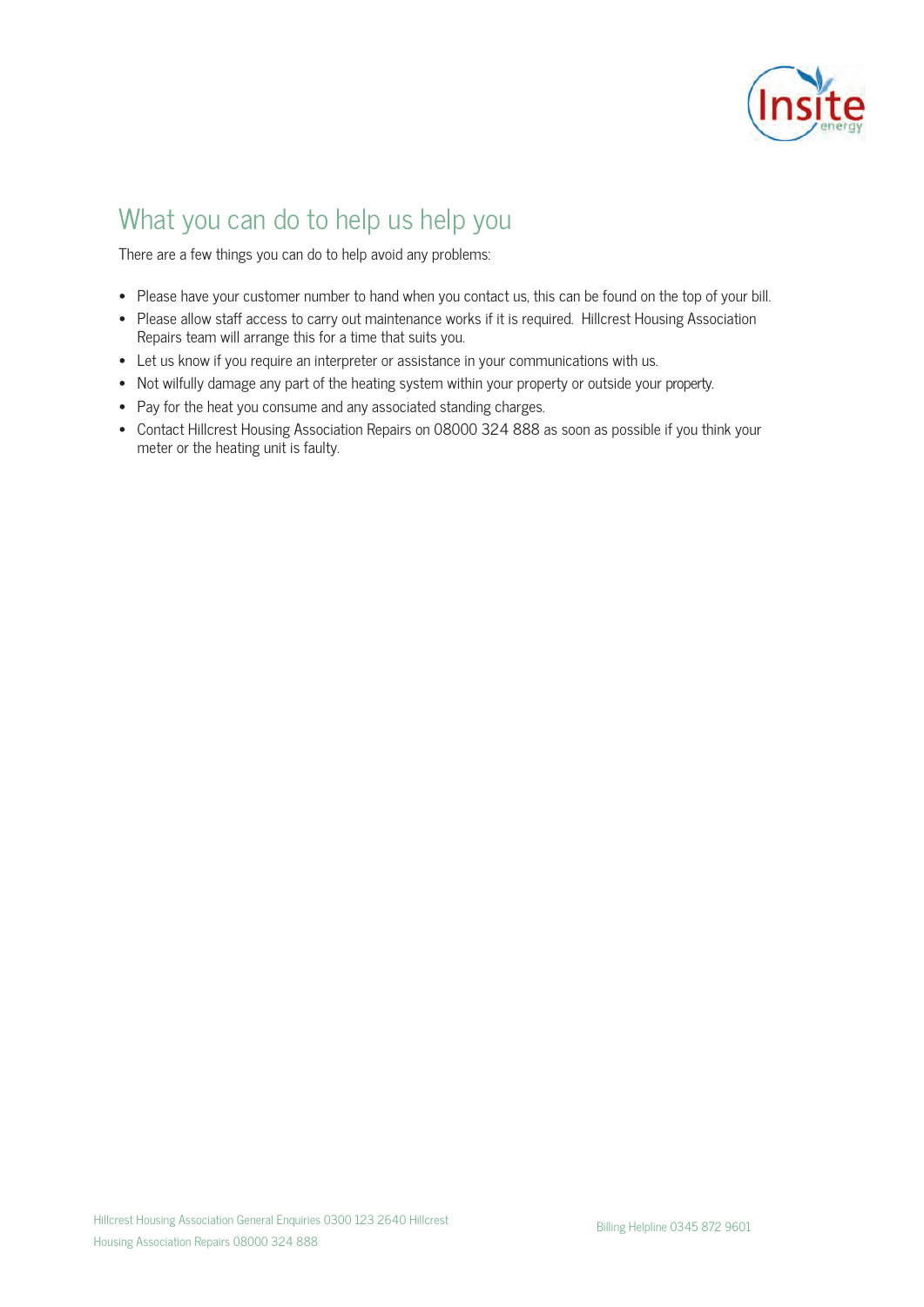

# Customers with additional needs

At Insite Energy we understand that some customers have additional needs. This includes anyone in your household who:

- Has a disability
- Has a chronic illness
- Is of pensionable age
- Is blind or partially sighted
- Is deaf or hard of hearing
- Is mute
- Is Illiterate
- Suffers with a relevant allergy
- Is under the care of a third party support (i.e. Agent, Power of Attorney, Support Worker)
- Requires an interpreter
- Has another type of special need.

If you or anyone in your household has additional needs we can help by offering extra support to those who need it. In order to do that, we maintain a priority customer register. This is known as our "We Care" scheme.

- We make sure all our customers know about the "We Care" Scheme.
- If you think you may meet the criteria, you can also ask to be registered on our "We Care" Scheme.
- If you are a tenant, Hillcrest Housing Association may nominate you to join the "We Care" Scheme.
- We provide free information and advice to customers on the services available under the "We Care" Scheme.
- We provide a variety of contact options to make sure customers who have special communication needs are able to contact us.
- If you are registered with "We Care", you can also nominate a third party to manage your billing and payments and contact us on your behalf.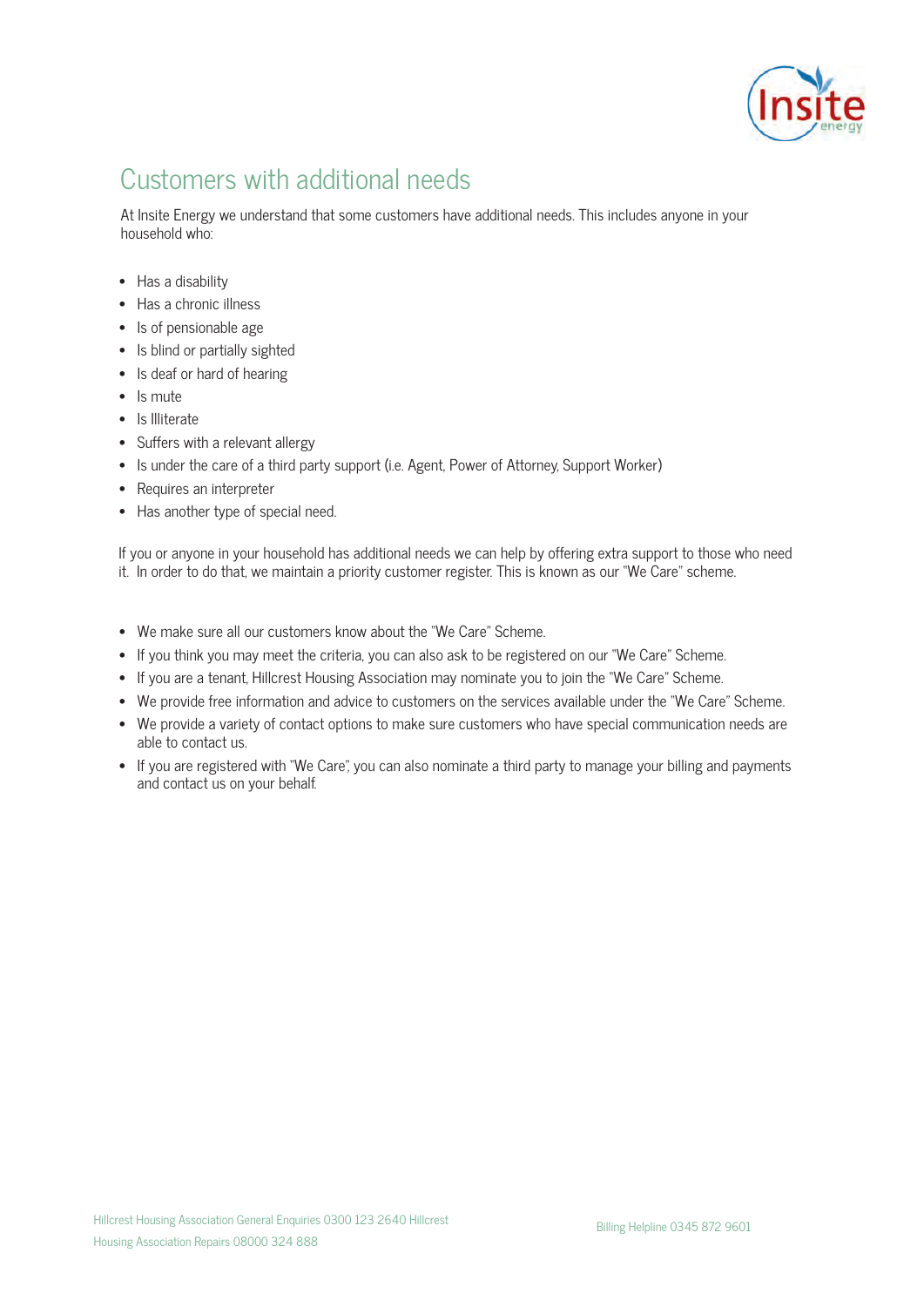

# More About "We Care"

"We Care" has a number of special services for our customers with extra needs, these include a password service, priority response service for repairs, and a responsible party nomination service. These are all provided free.

#### Password Service

Sometimes we may need to visit your home to carry out routine maintenance on your heating unit and meter. We want you to be sure of the identity of the person visiting your home therefore for your peace of mind we can quote a password whenever we visit. You can choose your own password and change it whenever you like. Our staff also have photo identification, which they wear at all times.

#### Priority response for repairs to your heating and hot water

If you are a member of "We Care" and there is an interruption to your heating and hot water, once notified by Hillcrest Housing Association we will respond to you as a priority.

#### Responsible party

As a member of "We care", you can nominate another person, such as a friend or relative, to contact us on your behalf about your account.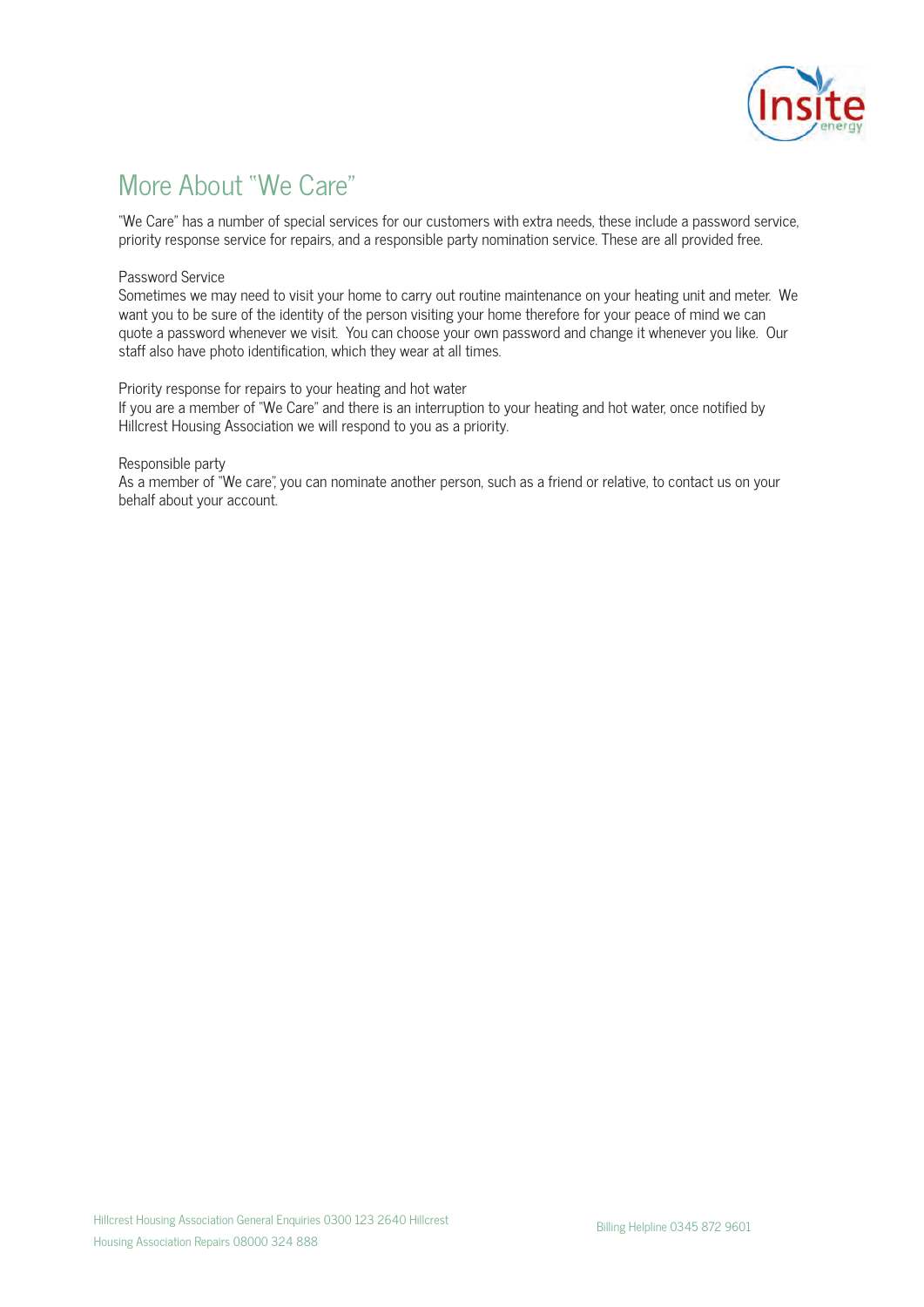

# Quality of Service and Complaint Handling

At Insite Energy, customer service is really important to us. We want to ensure that we handle any customer queries or complaints quickly and effectively. We keep a record of telephone calls, waiting times and maintenance incidents so we can constantly check and improve on our performance.

We also provide a variety of options to communicate with customers, for example, if English is not your first language we can put you through to one of our multi language customer team members or we can contact you by email or letter. If you would rather someone else speak for you we can allow an authorised third party to manage your account.

Along with our high level of customer service, Insite Energy also provides a clear complaint handling policy to all our customers. We aim to resolve most complaints at first point of contact and deal with all complaints within 28 days.

### Contacting us

Here at Insite Energy there are three easy ways to contact us:

You can email our friendly and professional customer service team at customerservices@insite-energy.co.uk

You can call our customer telephone service on 0345 872 9601 which is available Monday to Friday 9am to 5pm on any business day of the year.

You can also send us a letter to: Customer Service Insite Energy Ltd 10 Stoney Street London SE1 9AD

When contacting us, please provide your name, address and customer number (found on the top corner of your energy bill) to help us deal with your query more efficiently.

In most cases queries and complaints should be resolved by our customer services team, whether you contact them by telephone, email, web query or letter. All our staff are based in the UK and are trained to a high standard to resolve your call.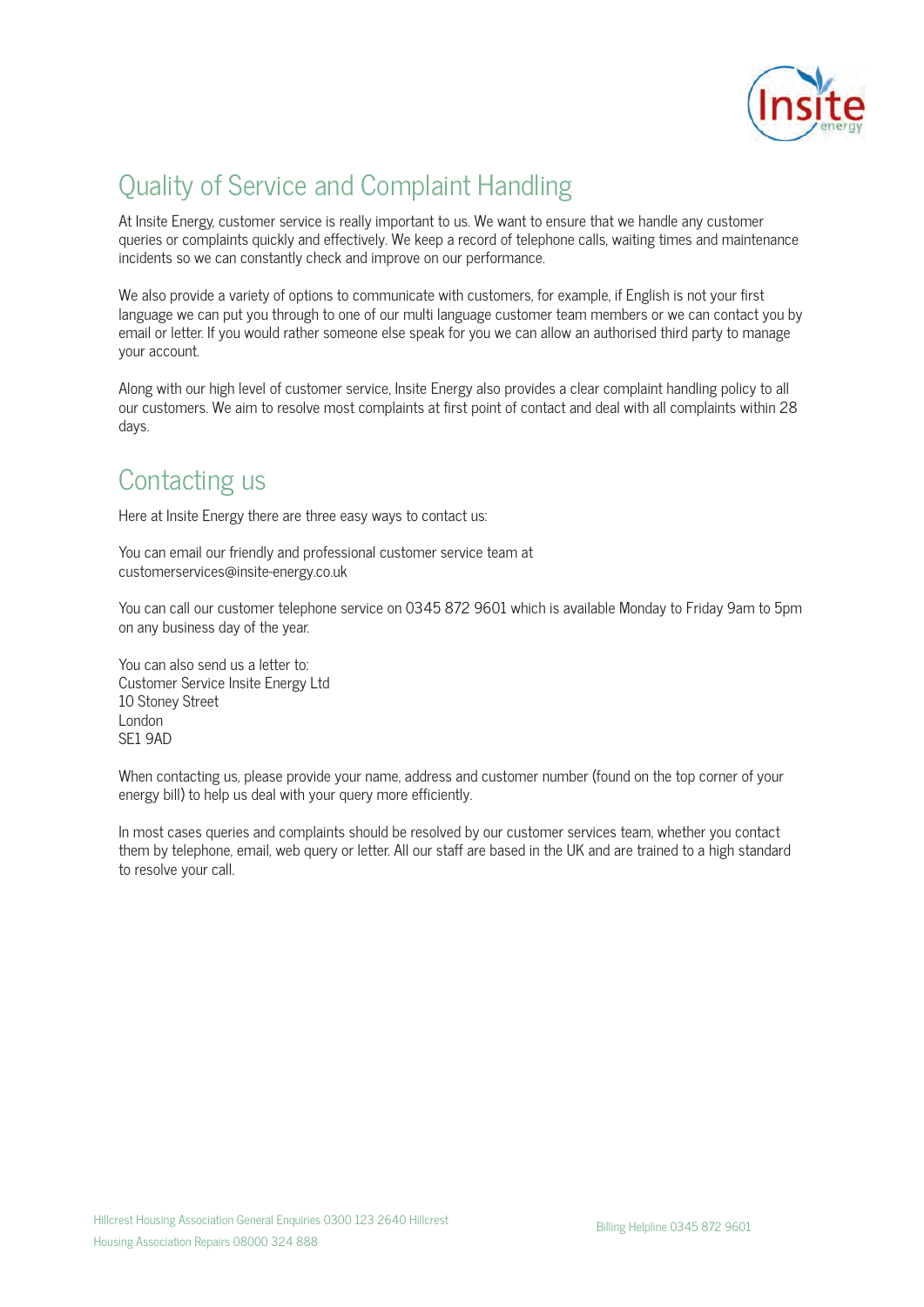

We promise to:

- Acknowledge your query or complaint within three working days and, if it's a simple query provide a clear response within the same time.
- Immediately initiate a detailed internal enquiry about your query or complaint if this is more complex.
- Send you a full written reply within ten working days of receiving your query or complaint.
- If we are not able to resolve your query within this time, we will provide you with a plan which sets out the steps and time we expect it to take.

Sometimes we get it wrong or our service does not meet your expectations. If you are not happy with the way your query has been dealt with, you may take your query or complaint to the Customer Service Director.

You should do this by completing our customer complaints form, available from our customer service team, and sending it to:

Insite Energy Ltd Customer Service Director 10 Stoney Street London SE1 9AD

The Customer Service Director (or alternate Director if he/she is not immediately available) will respond to your query and complaint within ten working days clearly setting out the company's final response.